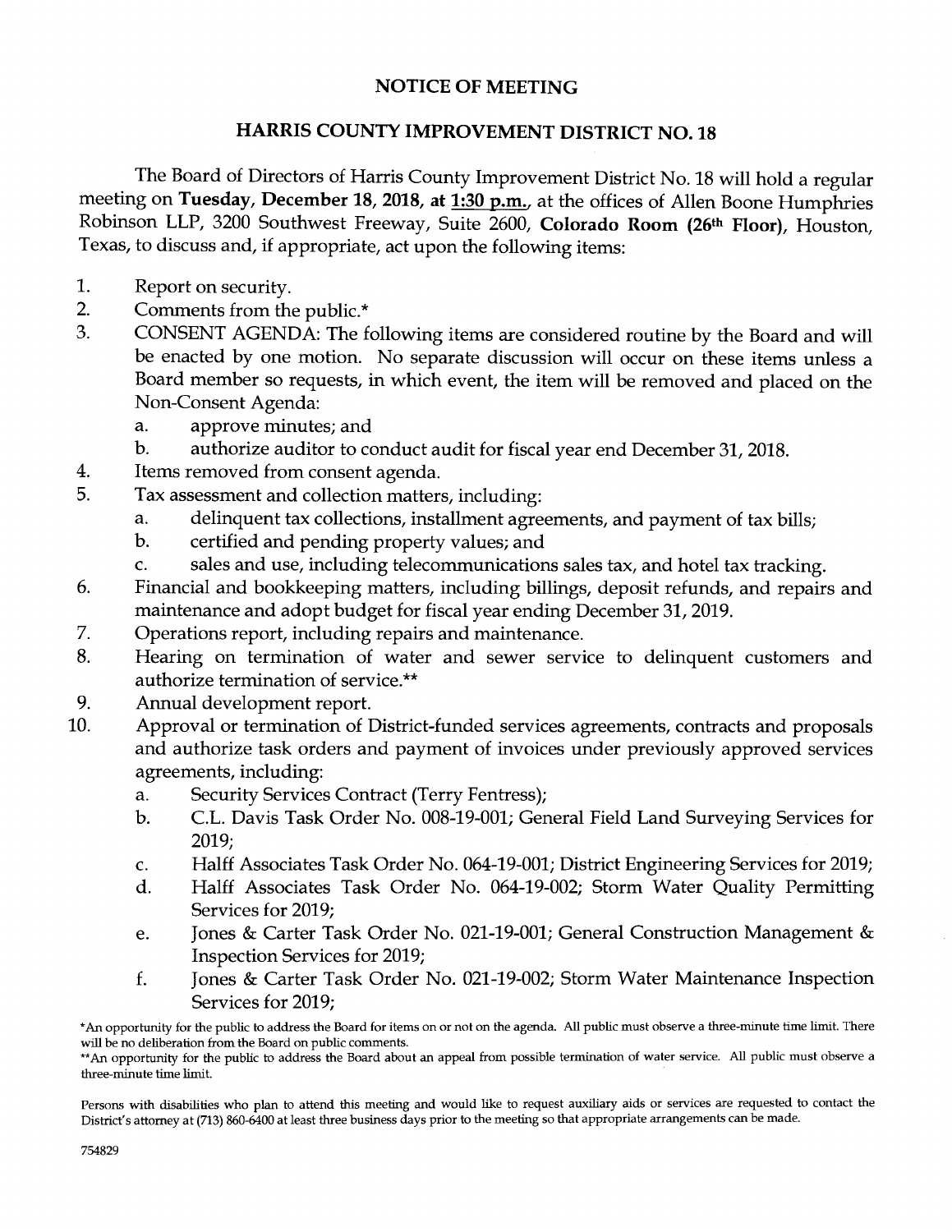- g. Berg Oliver Associates Task Order No. 004-19-001; General Administrative Services for 2019;
- h. The Broadband Group Task Order No. 041-19-001; Telecommunications Infrastructure and Technology Planning Services for 2019;
- i. Mike Stone & Associates Task Order No. 028-19-001; District Management Services for 2019;
- j. Tolunay Wong Engineers Task Order No. 046-19-001; Construction Materials Testing Services for 2019; AND
- k. DCS Engineering Task Order No. 051-19-001; General Water & Sanitary Engineering Consulting Services for 2019.
- 11. Deeds and easements, including Abandonment of Storm Sewer Easement (20130150914).
- 12. Engineering matters, including:
	- a. approve plans and specifications and authorize advertisement for bids or solicitation of proposals, if any;
		- i. CityPlace Landscape Improvements Phase III;
		- ii. City Place Park Pond 4 Detention;
	- b. review bids/proposals, award contracts, and approve letter financing agreements, as appropriate:
	- c. approve pay estimates, change orders, quantity adjustments and final acceptance, and direct engineer to notify insurance company of acceptance, as appropriate:
		- i. CityPlace Park (Lower Plaza) (Jones & Carter/Texas Wall & Landscape);
			- 1. Pay Estimate No. 9;
			- 2. Change Order No. 5 (Zoysia, Ligustrum, Promenade Well Modifications);
			- 3. Quantity Contract Adjustment No. 4 (Match Field Quantities);
		- ii. CityPlace Park Bridges (Jones & Carter/MoBill Contractors);
			- 1. Pay Estimate No. 6;
		- iii. CityPlace Landscape Improvements Phase II (Jones & Carter/Shooter & Lindsey);
			- 1. Pay Estimate No. 11;
			- 2. Change Order No. 5 (Spare Materials, Electrical Items, Unit Pavers);
			- 3. Quantity Contract Adjustment No. 6 (Match Field Quantities);
		- iv. Pedestrian Trails Nature Preserve Extension (Jones & Carter/Teamwork Construction Services);
			- 1. Pay Estimate No. 3 & Final;
		- v. Median Lighting Extension (Jones & Carter/ McDonald Municipal & Industrial);
			- 1. Pay Estimate No. 7 & Final;
			- 2. Change Order No. 1 (Modify Existing Conduit and Start Up Lights along East Mossy Oaks Road);
			- 3. Quantity Contract Adjustment No. 1 (Match Field Quantities);
		- vi. CityPlace Roadways Phase I (Jones & Carter/James Construction LLC);
			- 1. Pay Estimate No. 11 & Final; and
			- 2. Quantity Contract Adjustment No. 8 (Match Field Quantities);

Persons with disabilities who plan to attend this meeting and would like to request auxiliary aids or services are requested to contact the District's attorney at (713) 860-6400 at least three business days prior to the meeting so that appropriate arrangements can be made.